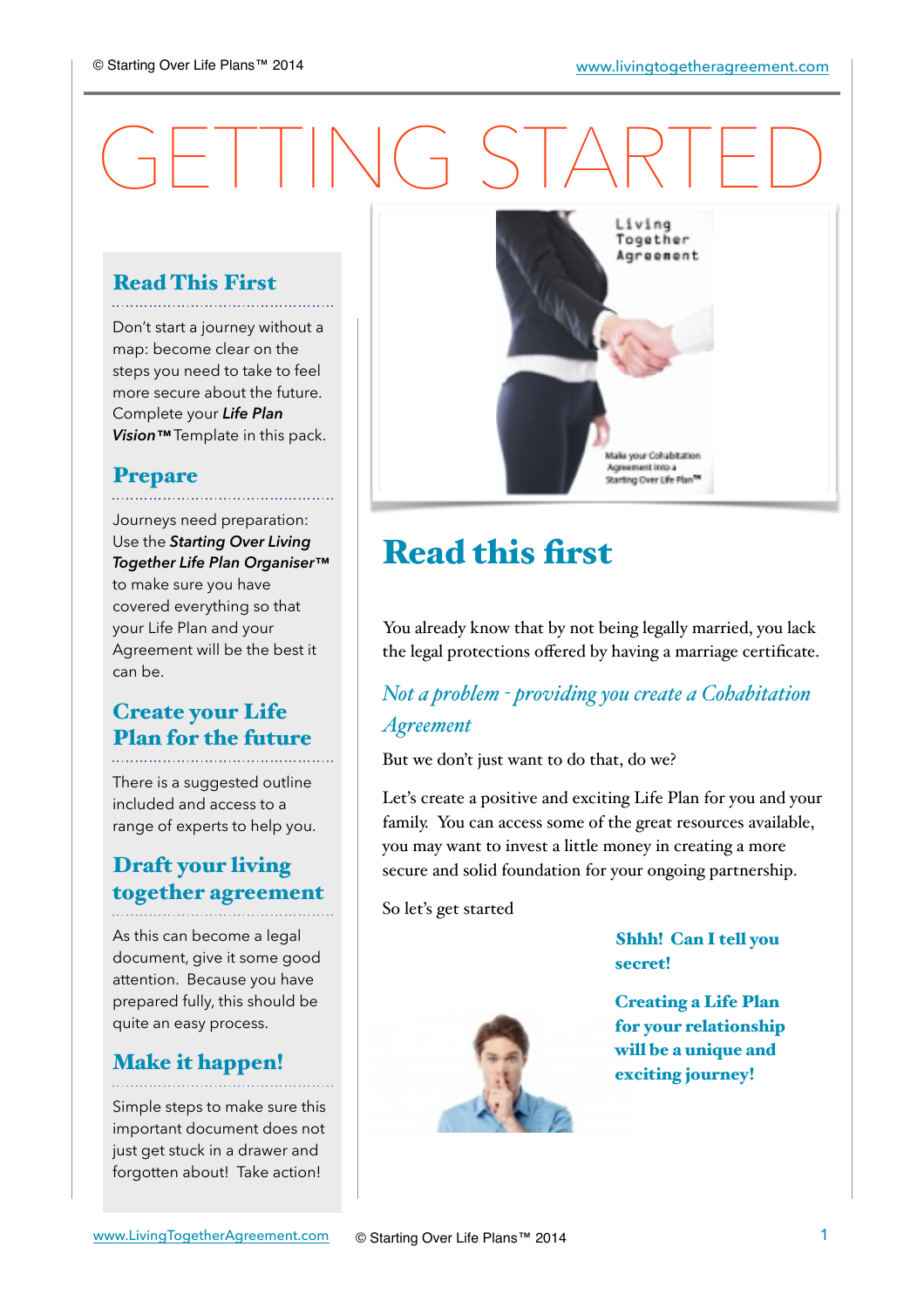

## How do I make this as easy as possible?

#### **Check List:**

- Finish reading this short document
- Complete the *Life Plan Vision™* template in this pack.
- Use the Living Together Life Plan Organiser to gather the key info, talk to useful experts, and co-create a vision that you both are excited about
- Use the Nitty Gritty Template notes to make sure that you have covered all the key areas before you create your draft Living Together Agreement
- Use the AdviceNow download template to create your own Living Together Agreement
- Return to the Life Plan Vision you created in your own Life *Plan Vision Action Plan* (that's in this document - this is the exciting part!) Update it and commit to it.

Want a short series of videos to take you through the whole process? Plus up to 2 hours of Skype/phone support?

[Click here for the Starting](http://www.livingtogetheragreement.co.uk)  Over Living Together Life Plan Video Pack™ …..

**Life Plan Vision™**

This is the fun part. Why would anyone create a Living Together Agreement without doing this bit first? I guess it just not something lawyer's suggest. But you'll see what a good process this is very shortly!

#### Step 1: Don't make a meal of it

This outline Vision Plan needs to be done fairly quickly don't think about it too much at this stage. You want answers that are true for you - not what you think you 'should' want or what you think your partner thinks you want! Be as honest with yourself as you can.

#### Step 2: Discuss the plan with each other

This is a work in progress, so be generous spirited, interested in each other's vision for the future. No judgement. In the next stage you will be able to access some of the free conversations with experts offered via the *Starting Over Living Together Life Plan Organiser™* included in your download pack, and gather all the information you need from the right sources.

#### Step 3: That's it!

You are now ready to move onto completing the *Starting Over Living Together Life Plan Organiser™* to make sure you have covered everything so that your Life Plan can be completed once you have dealt with the "What If" scenarios. It's not depressing - you will feel empowered and relieved to have through every eventuality through and come to some key decisions.

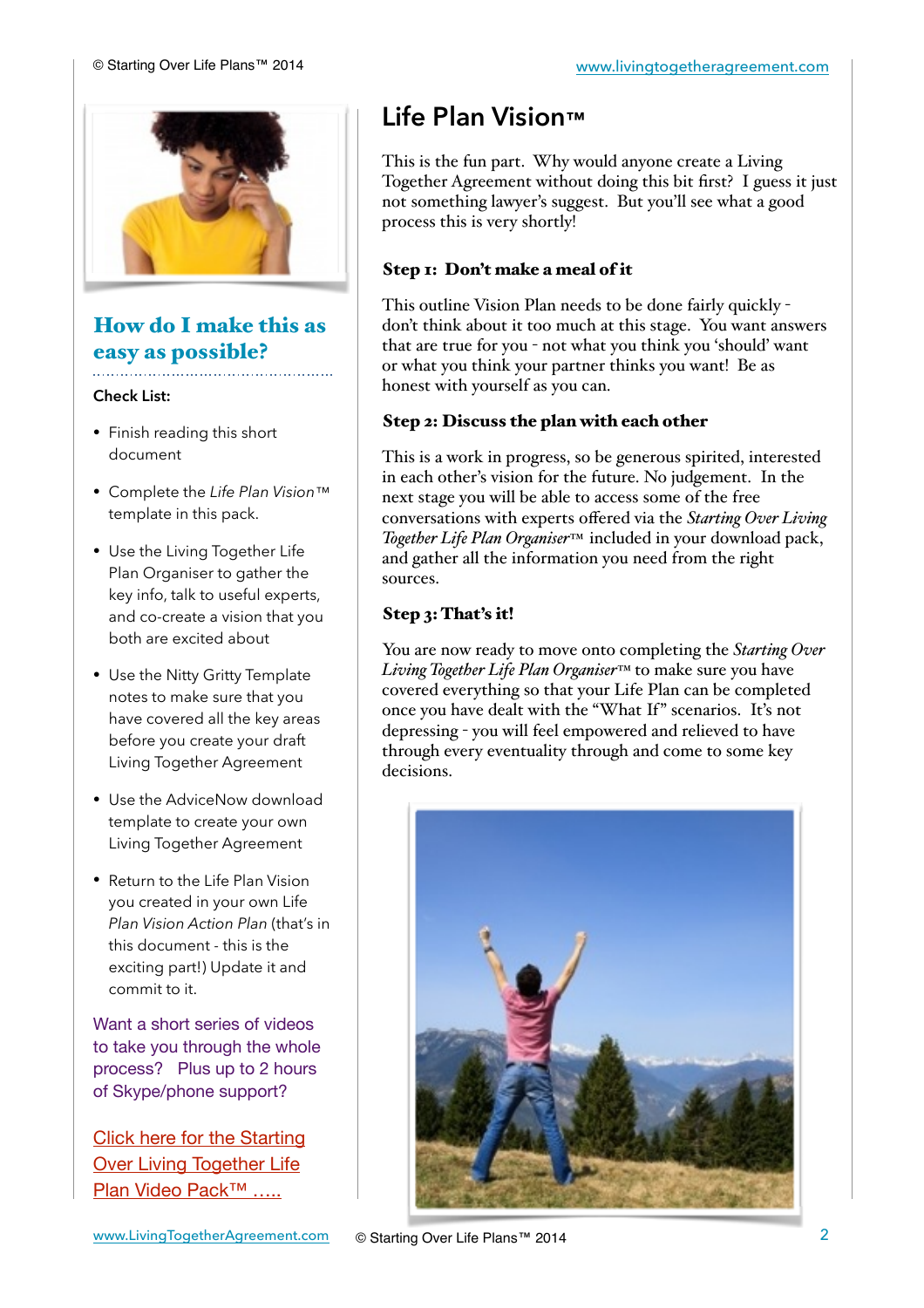## **Life Plan Vision™ - Action Plan**

This is where the fun begins!

- ✦ Print out the Action Plan x 3 and both of you fill in 1 each possibly separately from each other so you can really concentrate. Do it quite quickly, and it is better if you write your notes rather than type the document at this stage. That way you can access your 'feelings' better.
- ✦ Complete the following boxes and answer the questions as honestly as you can. You will create a joint one later using the 3rd print out - but for now, let's see what are you nonnegotiables, your dreams and your fears.

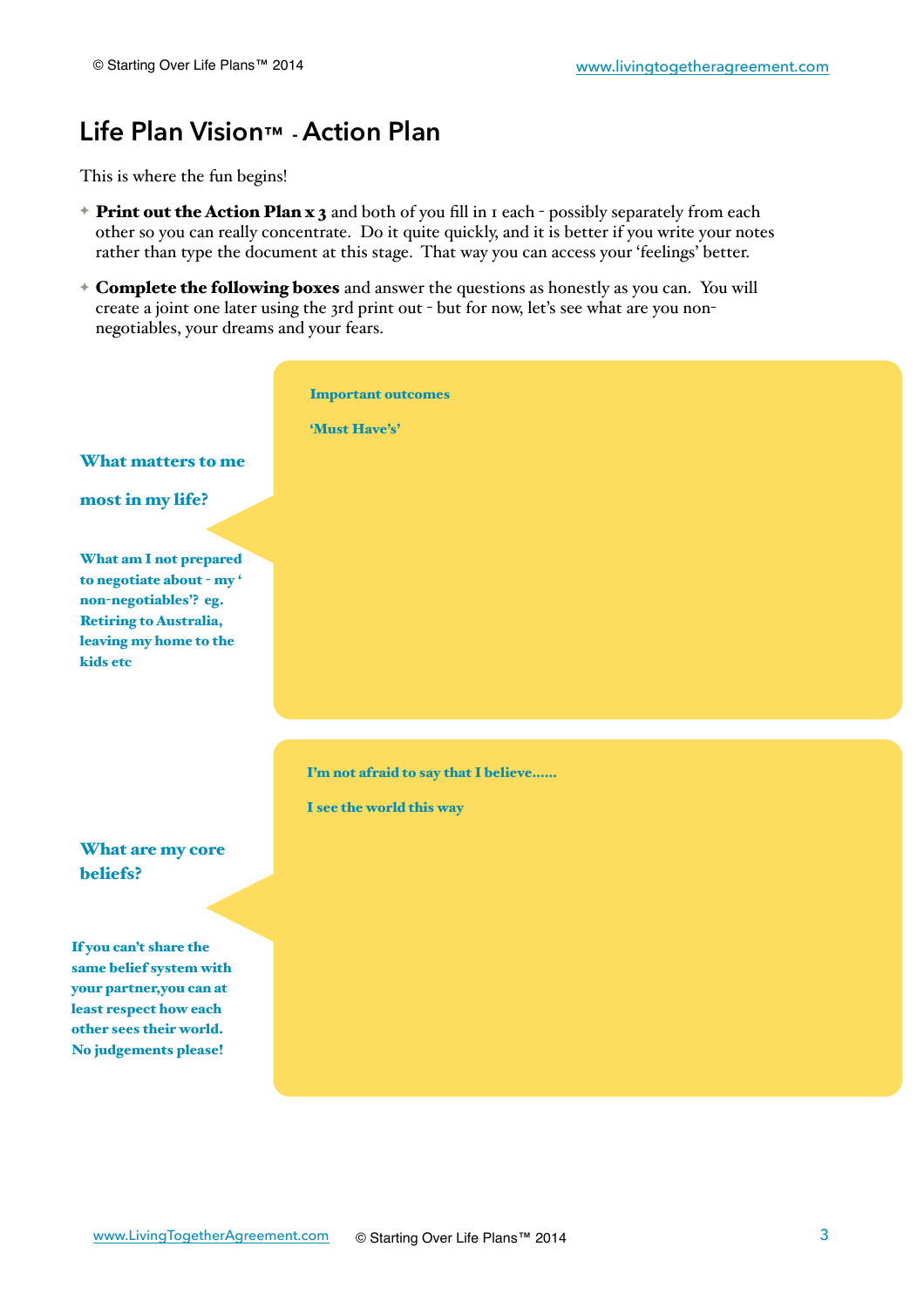## What must I be able to do in life in order to feel at peace

Hopefully your partner or children are not the only things in your world that hold meaning. What would you do every day if you didn't have to earn money or look after anyone else?

#### What are the principles I live by?

Whether it's honesty or creating clear boundaries with others, make sure that your core principles are put into practice as you proceed with this Life Plan with your partner!

What are my intentions and goals for this relationship?

this relationship? Emotional security? A family? To extend love unconditionally? It's time to be honest about what you need and what you would like to give.

What activities are vital to my sense of wellbeing: eg. my hobby, my daily practice (yoga, spiritual), my art/writing?

## Living within my means matters more than being entrepreneurial and taking financial risks etc

eg. Not hurting another's feelings matters more to me than always being 'honest',

#### How do I want this relationship to change over time?

#### What do I want to stay the same in this relationship?

#### (Is this hard for you?)

No worries - you can have a no-fee, no-obligation chat with a Life Coach who can share with you how you can find some clarity by clicking this link: <https://tinyurl.com/nlwdgqn> - but try What do you want from to complete the rest of this action plan first!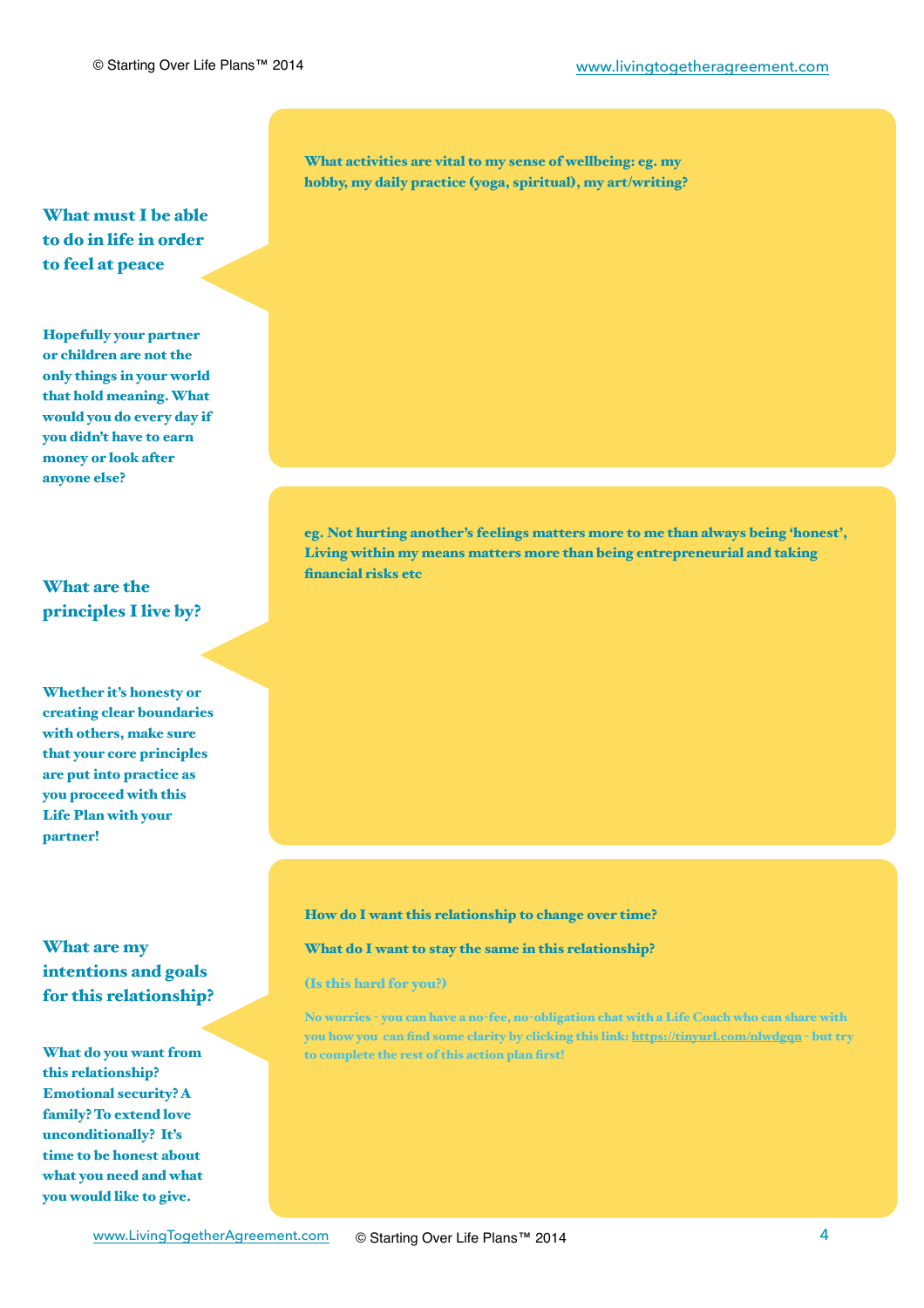eg. We have been together a long time and know each other well? We have already discussed finances, Wills, issues around children? etc

PS You can have a no-fee, no-obligation chat with a financial advisor or Wills Expert when you get to the *Starting Over Living Together Life Plan Organiser™.*

eg. I have a difficult relationship with my partner's children?

My partner and I don't like talking about money together? etc

Financial: We will decide on how we will share property, pensions and other financial aspects

Legal: We will create/update existing Wills/Trusts to protect our own and our children's futures

Health/Wellbeing: We will agree on key health/wellness areas of our life and future life

Parenting: We will agree (or agree to disagree!) on parenting issues including those going forwards into the future

## What are the strengths of this relationship?

What aspects of the relationship are making this process easy for you? If you are noticing some challenges - then add them to the section below….

What are my challenges with this relationship?

It's good to be honest and open. Nothing to fear. For any issues you outline here, there will be someone who can help you in the *Starting Over Living Together Life Plan Organiser™.*

This is what I will commit to in order to allow this Life Plan to be created:

Agree or comment on the areas that you will need to cover in your Life Plan and commit to doing that now. Don't miss anything out. Make this a quality map for your future decisions.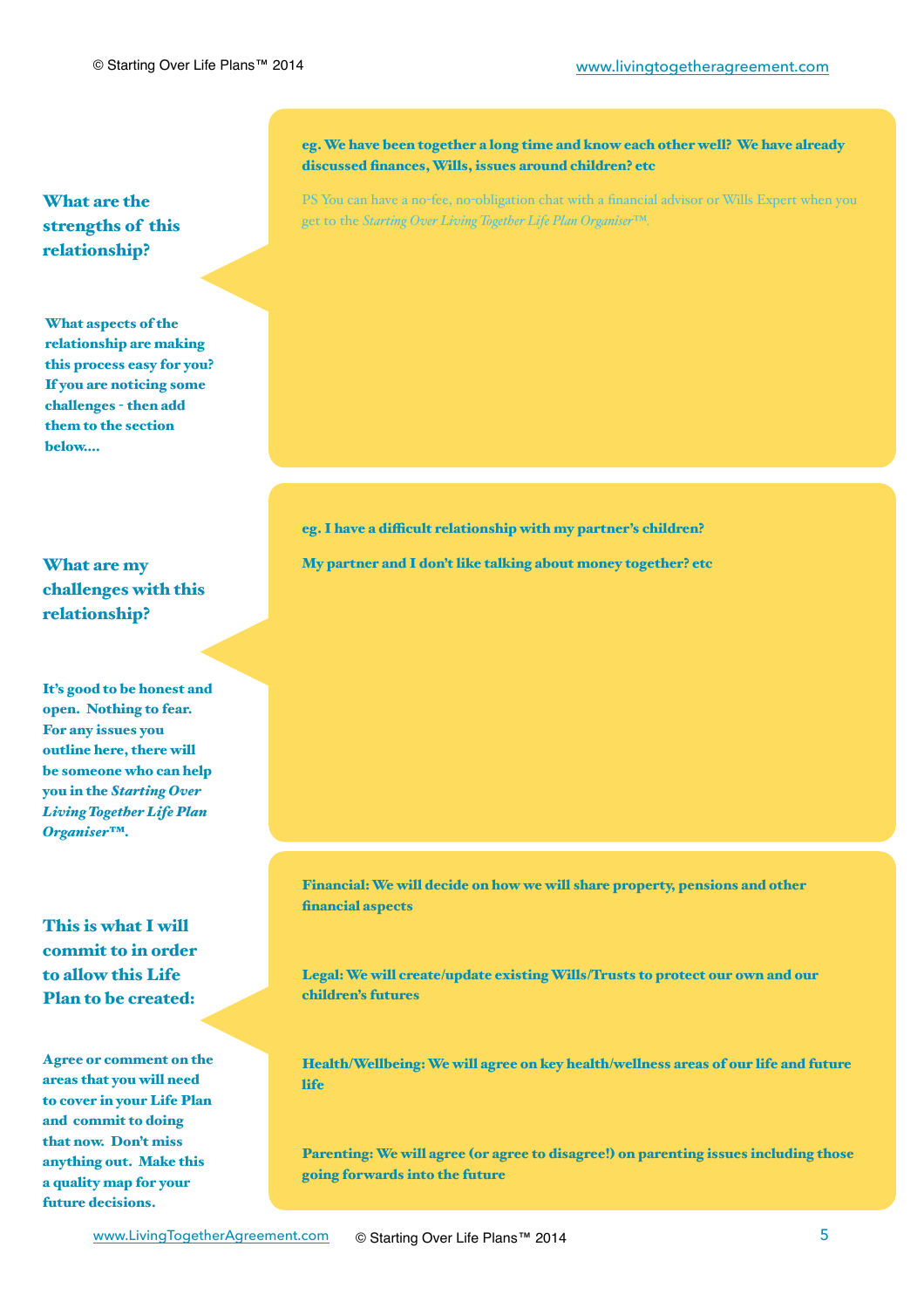### Key practical issues that you need to consider (and perhaps get advice on):

- ✦ Agree on a realistic current market value for any properties. Talk to a mortgage advisor and you may get a better mortgage rate into the bargain and free up some cash! This advice should be at no cost.
- ✦ Be honest and realistic about any debts. You may find that during your discussions you agree a better plan on how to reduce those debts. Avoid quick-fix debt solutions - talk to a proper financial advisor for advice. This advice will usually be at no cost to you.
- ✦ Decide what legal advice you will access. It is highly recommended that you include some independent legal advice before signing your agreement, as this will give it much greater validity. You can get a quote from any of the solicitors here: <https://tinyurl.com/k7us38q>
- ✦ Agree on who owns what with regards to your residence or houses. If you both have your names on a mortgage, and one of you dies, do you both want the deceased person's relatives to inherent without ensuring that the remaining partner can remain in the home? Legal advice on Tenancy in Common (usually preferable to Joint Tenancy) and updating your Wills could be an essential part of executing this plan.
- ✦ Pensions and life insurance how will these be allocated in the event of death or a relationship split? A financial planner is the person to speak to regarding pensions as it is a specialist area, with legal and tax implications.
- ✦ How often will you review and renew this agreement? I would recommend every two years put it in the diary now. And more often if there is a major life change such as children or moving country or redundancy.
- ✦ How will you maintain the quality of your relationship? Advice is at hand on communication, relationship and parenting skills. You will find no-cost no-obligation introductory conversations available here with people who can help you: https://tinyurl.com/nlwdgqn

**Prefer a short series of videos to take you through the whole process? Plus up to 2 hours of Skype/phone support?** 

**[Click here to see why this will make the process easier and quicker….](http://www.livingtogetheragreement.co.uk)  Starting Over Living Together Life Plan Video Pack™**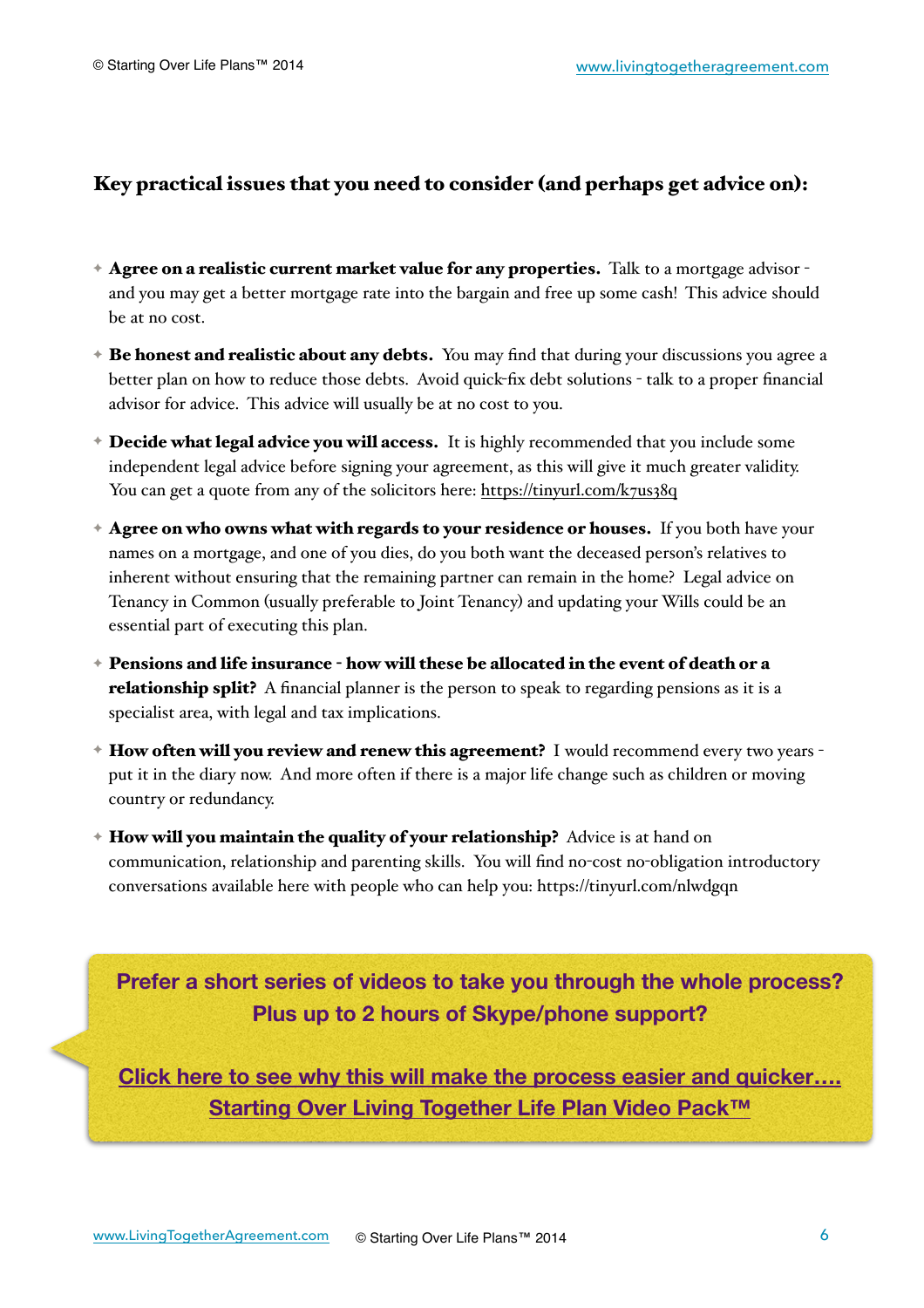## Action Plan: Next Steps

- ✦ "These are the next steps I am going to commit to so that my Living Agreement and Life Plan can be created"
- ✦ "There is key information I now need to gather in order to proceed"

Yes, you will no doubt have found that some of the questions above in the Life Plan Vision have highlighted areas that need attention. That could be that you need to update your Will, or that you want to ensure that the proceeds from the house - should you separate in the future - are released for you both, without you having to have an argument about it or waste time and money on a court battle.

- ✦ Now you are clearer on what you both want to achieve, bring your individual *Life Plan Visions™* together and create a joint plan using the third print out.
- ✦ Make a list of the areas that need attention including areas where you have a difference of opinion. *This is quite normal - don't expect to agree on everything!*

Legal Action Points: We need to update our Wills. We need legal advice on creating a Tenancy in Common legal deed. We need to talk to a financial planner about pension splitting if we separate, and creating a pension for the main carer of the children.

Write your legal action points here……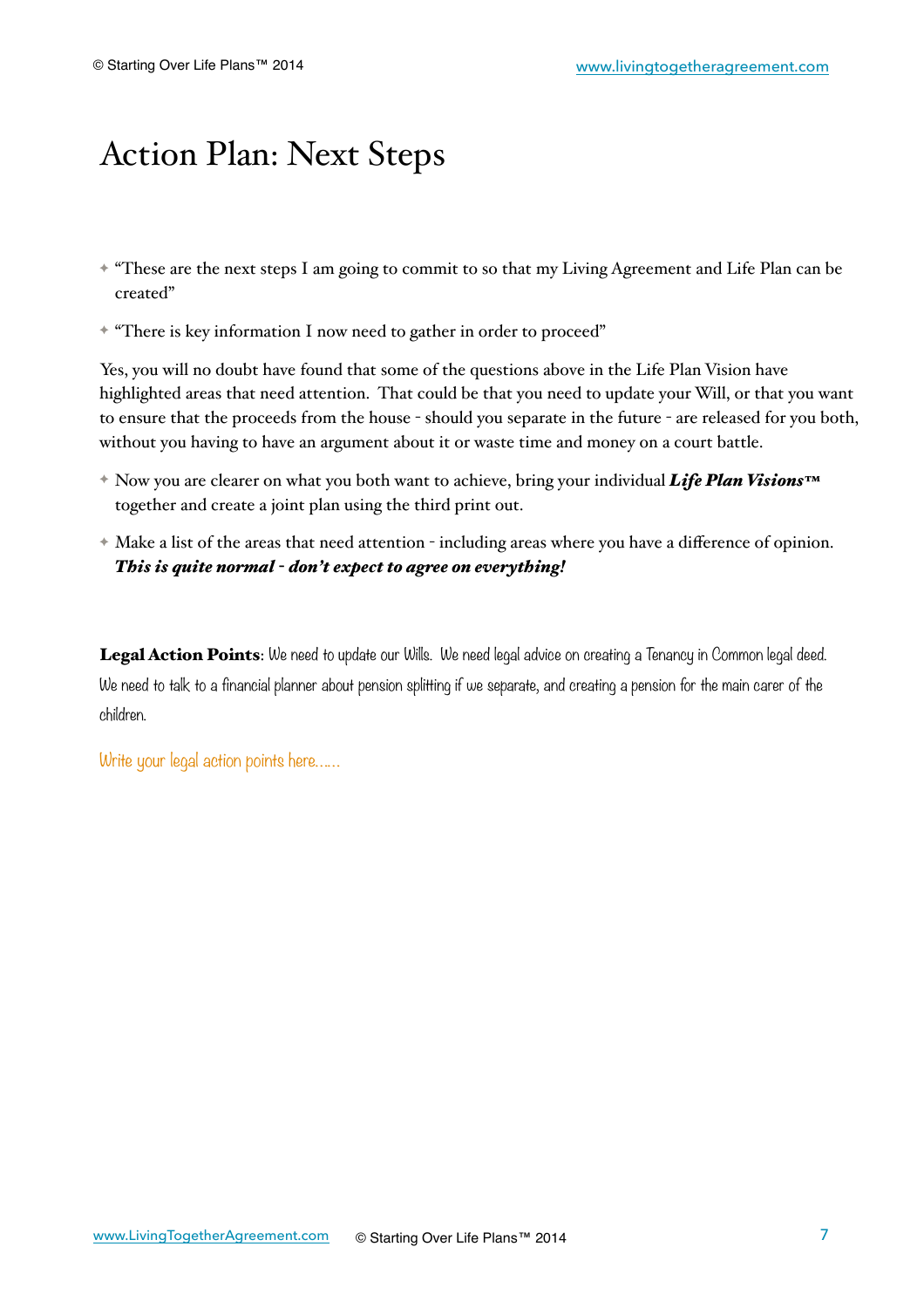Financial Action Points: We need to put our future inheritances in Trust for the children and update our life insurance. We need to look at reducing our mortgage rate so we can pay for our ideal retirement.

Write your legal action points here.....

Wellbeing/Parenting Action Points: We still need to agree on who will pay for the University fees for the kids. We want to create a better family atmosphere and could do with some advice on that from an expert.

Write your legal action points here......

When you complete your Living Agreement Template later on, you can come back to the action list above to check that you have dealt with each of the action points.

The next stage is to go through the *Starting Over Living Together Life Plan Organiser™* and highlight the areas that need attention, and contact those experts who can help you. There will be no cost for an initial conversation so you can decide what services you require, and who you would like to provide them, and include any costs of using that service (eg. legal advice) in the budget for the Living Together Agreement that you are creating.